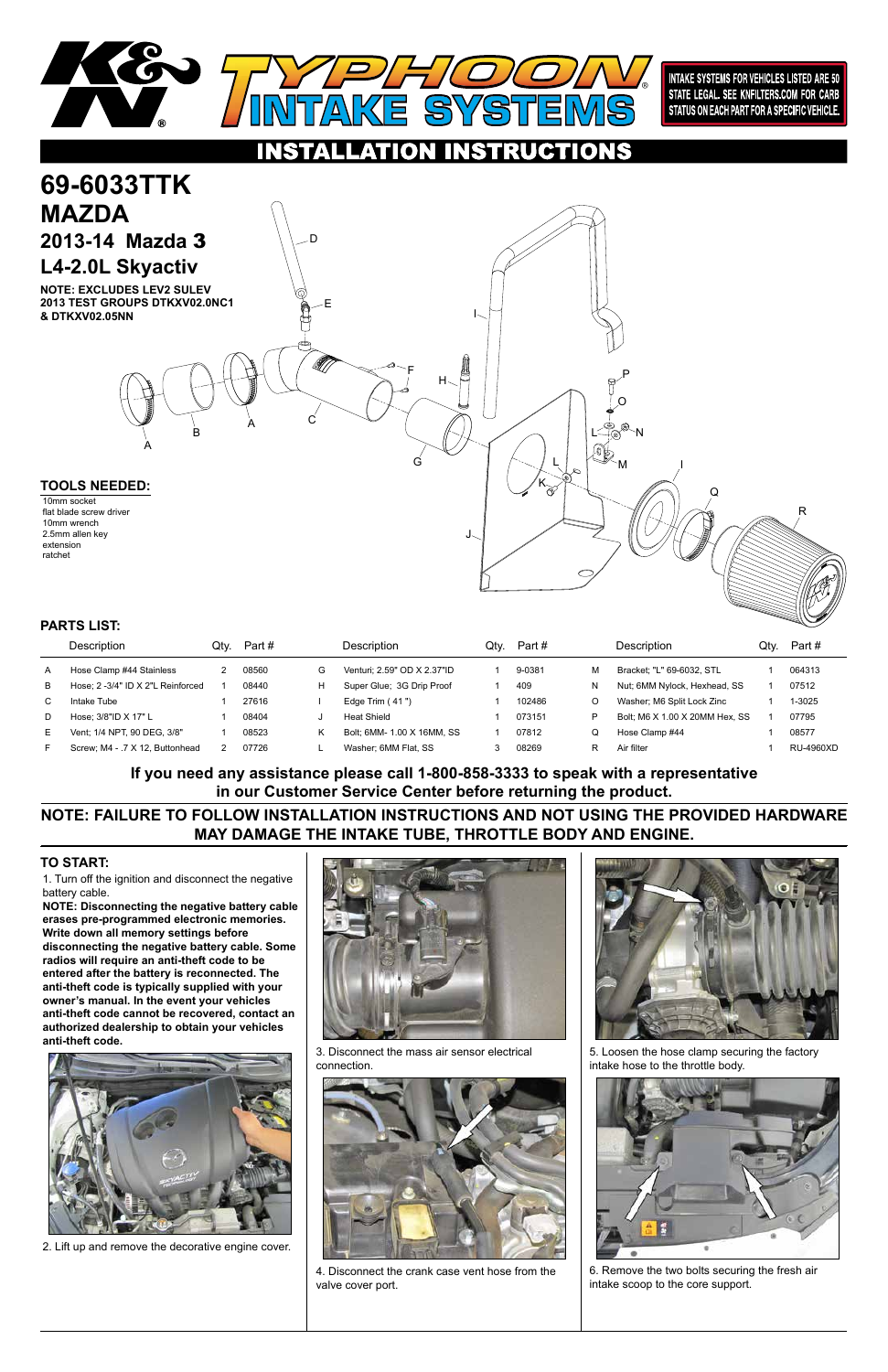## **Continued INSTALLATION INSTRUCTIONS**



7. Lift up and remove the complete air box assembly from the vehicle.

**NOTE: The assembly is held to the inner fender with rubber grommets that will disengage as the air box is pulled up.**

**NOTE: K&N Engineering, Inc., recommends that customers do not discard factory air intake.**



8. Cut the provided edge trim into two sections. One section is to be 12-1/2" long and the other section is to be 28" long.



9. Install the 12-1/2" section into the hole of the heat shield and install the 28" section around the outside edge of the heat shield as shown.



10. Remove the mounting grommet shown from the factory air box.

**NOTE: This grommet will be used in the next step**



11. Install the mounting grommet from step 10 into the K&N® heat shield as shown.





12. Remove the bolt shown from the battery tray.



13. Install the heat shield mounting bracket (064313) onto the battery tray using the provided hardware.



14. Install the heat shield onto the mounting stud and secure to the mounting bracket with the hardware provided.



15. Remove the two screws securing the mass air sensor into the factory air box and then remove the mass air sensor.

16. Install the mass air sensor into the K&N® intake tube and secure with the provided hardware.





17. Apply several drops of the provided glue to the lip of the inner sleeve and then install the sleeve into the K&N® intake tube as shown.



18. Install the provided 90º vent fitting into the K&N® intake tube as shown.

**NOTE: Plastic NPT fittings are easy to cross thread. Install the vent fitting "hand" tight, then turn it two complete turns with a wrench.**



19. Install the provided coupling hose (08440) onto the throttle body and secure with the provided hose clamp.



20. Install the K&N® intake tube assembly through the hole in the heat shield and then into the hose at the throttle body. Adjust the tube for best fit and secure with the provided hose clamp.

21. Install the filter hose clamp onto the intake tube and then install the filter onto the tube. Reinstall the clamp onto the filter and secure the filter onto the intake tube.

**NOTE: Drycharger® air filter wrap; part # RX-4990DK is available to purchase separately. To learn more about Drycharger® filter wraps or look up color availability please visit http://www.knfilters.com®.**